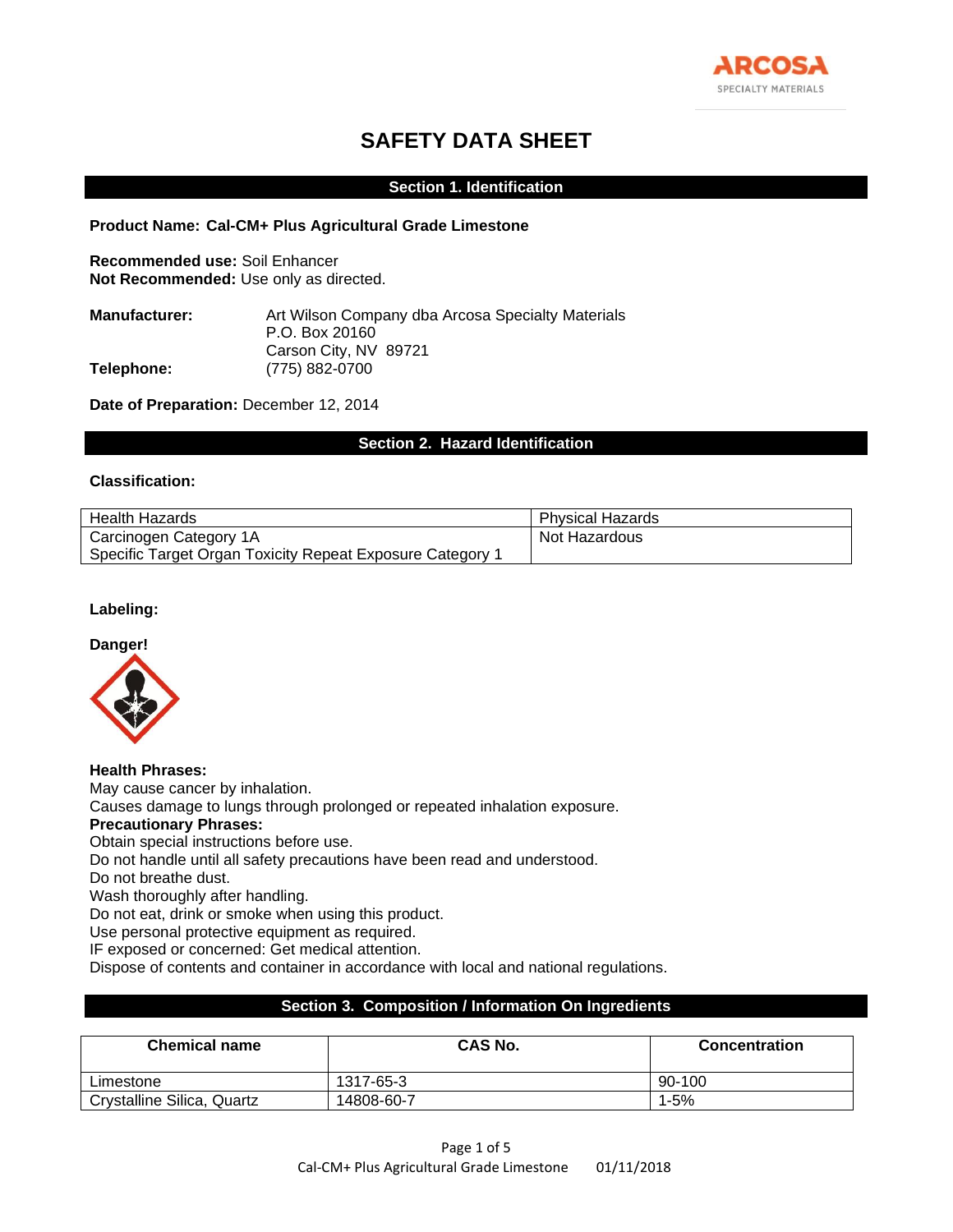

# **4. First-Aid Measures**

**Inhalation:** If irritation develops, remove to fresh air. Get medical attention if irritation persists. **Skin contact:** First aid is not normally required. Wash skin with soap and water. Get medical attention if irritation develops or persists. Remove contaminated clothing and launder before reuse.

**Eye contact:** Flush with plenty of water, holding the eyelids apart to ensure through washing. Get medical attention if irritation persists.

**Ingestion:** Rinse mouth with water. Do not induce vomiting unless directed to do so by medical personnel. Get medical attention if large amount is swallowed.

**Most important symptoms/effects, acute and delayed:** Dust may cause mechanical eye and skin irritation. Inhalation of dust may cause respiratory irritation, coughing and difficulty in breathing. Prolonged overexposure to respirable crystalline silica may cause lung disease (silicosis) and increase the risk of lung cancer. Risk of cancer depends on duration and level of exposure

**Indication of immediate medical attention and special treatment, if necessary:** None required under normal conditions of use.

# **Section 5. Fire-Fighting Measures**

**Suitable (and unsuitable) extinguishing media:** Use media appropriate for the surrounding fire.

**Specific hazards arising from the chemical:** Not flammable or combustible. Dry powders may accumulate static charge in handling which can be a source of ignition for flammable atmospheres.

**Special protective equipment and precautions for fire-fighters:** Firefighters should wear positive pressure self-contained breathing apparatus and full protective clothing.

#### **Section 6. Accidental Release Measures**

**Personal precautions, protective equipment, and emergency procedures:** Wear appropriate protective equipment. Avoid creating and breathing dust.

**Environmental hazards:** Report releases as required by local and federal authorities.

**Methods and materials for containment and cleaning up:** Collect using dustless method and place in appropriate container for use or disposal.

# **7. Handling and Storage**

**Precautions for safe handling:** Avoid contact with eyes, skin and clothing. Do not breathe dust. Wear protective clothing and equipment as described in Section 8. Use with adequate ventilation and proper dust collection methods to keep exposure level below occupational exposure limits. Wash thoroughly with soap and water after use.

Dust can accumulate electrostatic charges due to friction from transfer and mixing operations and cause an electrical spark (ignition source) which can ignite flammable liquids and atmospheres. Provide adequate precautions when adding this product to flammable and combustible mixtures like paints and coating, such as electrical grounding and bonding, inert atmosphere or non-sparking tools. However, bonding and grounds may not eliminate the hazard for static accumulation.

Empty containers retain product residues. Follow all SDS precautions in handling empty containers.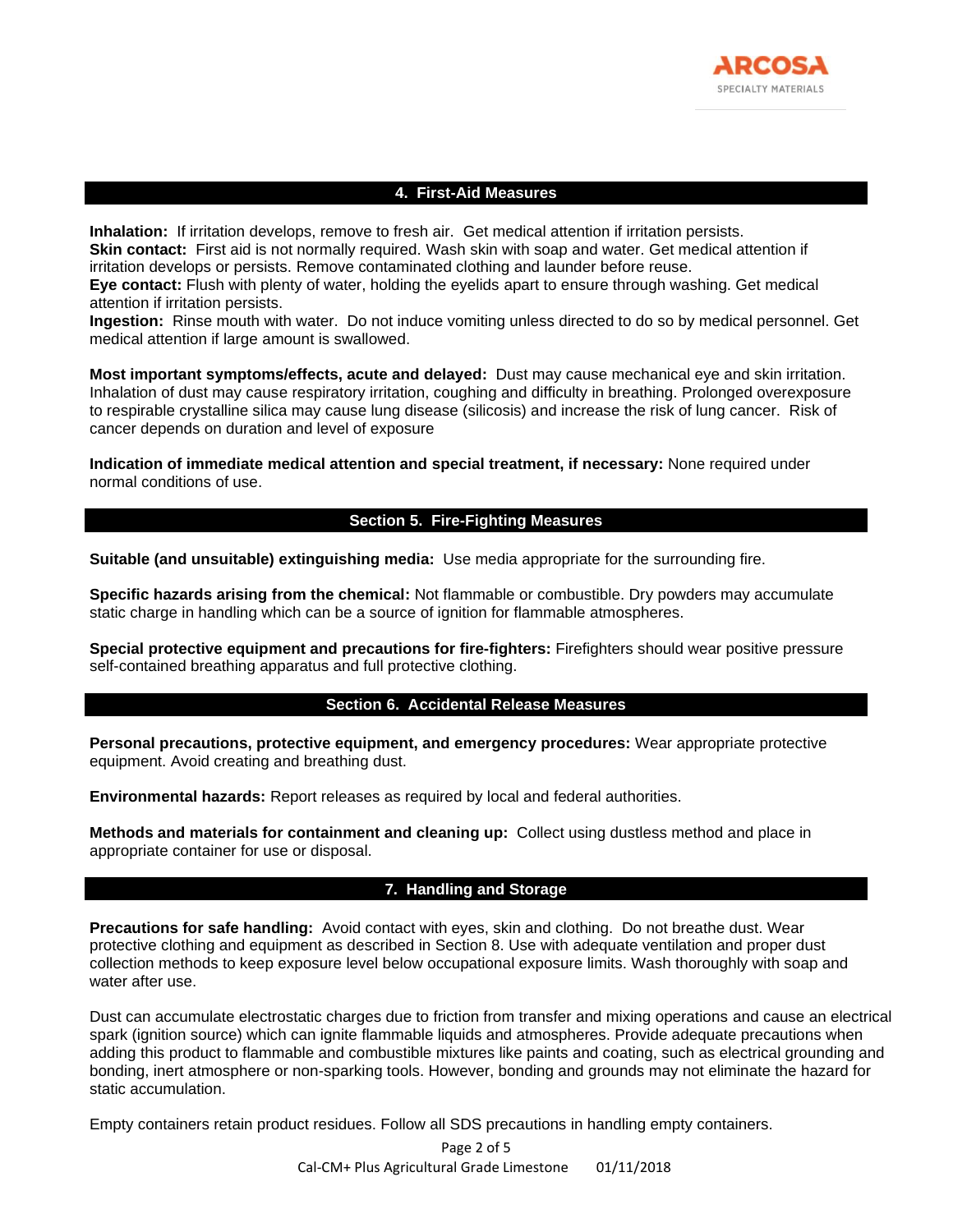

**Conditions for safe storage, including any incompatibilities:** Store in a cool, dry, well-ventilated area. Protect from physical damage.

# **Section 8. Exposure Controls / Personal Protection**

## **Exposure guidelines:**

| Limestone          | 5 mg/m3 TWA OSHA PEL (respirable)<br>10 mg/m3 TWA OSHA PEL (total dust) |                                    |  |
|--------------------|-------------------------------------------------------------------------|------------------------------------|--|
| Crystalline Silica | 10 mg/m $3$<br>$%$ Silica + 2                                           | TWA OSHA PEL (respirable fraction) |  |
|                    | $30 \text{ mg/m}$<br>% Silica $+2$                                      | TWA OSHA PEL (total dust)          |  |
|                    | 0.025 mg/m3 TWA ACGIH TLV (respirable fraction)                         |                                    |  |

# **Appropriate engineering controls:**

**Engineering Controls:** Use with adequate general or local exhaust ventilation to maintain exposures below the occupational exposure limits.

#### **Individual protection measures, such as personal protective equipment:**

**Respiratory protection:** If the exposure limits are exceeded a NIOSH approved particulate respirator appropriate for the form and concentration of the contaminants should be used. Selection and use of respiratory equipment must be in accordance with OSHA 1910.134 or other applicable regulations and good industrial hygiene practice.

**Skin protection:** Abrasive resistant gloves are recommended if needed to avoid skin contact. **Eye protection:** Chemical safety glasses with sideshields are recommended to avoid eye contact. **Other:** None required.

# **Section 9. Physical and Chemical Properties**

**Appearance:** White or tan powder **Odor:** Odorless

| Odor threshold: Not applicable                        | <b>pH:</b> Not applicable                 |
|-------------------------------------------------------|-------------------------------------------|
| Melting Point/Freezing Point: 2372°F /1300°C          | <b>Boiling point: Not applicable</b>      |
| Flash point: Not applicable                           | Evaporation rate: Not applicable          |
| Flammability (solid, gas):                            |                                           |
| Flammable limits: LEL: Not applicable                 | <b>UEL:</b> Not applicable                |
| Vapor pressure: Not applicable                        | Vapor density: Not applicable             |
| Relative density: 87-107 lb./ft <sup>3</sup>          | Solubility in Water: 0.0006%              |
| Partition coefficient: n-ctanol/water: Not applicable | Auto-ignition temperature: Not applicable |
| <b>Decomposition Temperature: Not available</b>       | Viscosity: Not applicable                 |

# **Section 10. Stability and Reactivity**

**Reactivity:** Reacts with acids.

**Chemical stability:** Stable under normal conditions.

**Possibility of hazardous reactions:** Reacts with acids to form carbon dioxide and heat. .

**Conditions to avoid:** None known.

**Incompatible materials:** Avoid acids, alum, ammonium salts, mercury and heat, fluorine and magnesium. **Hazardous decomposition products:** Thermal decomposition may produce oxides of carbon and calcium.

# **Section 11. Toxicological Information**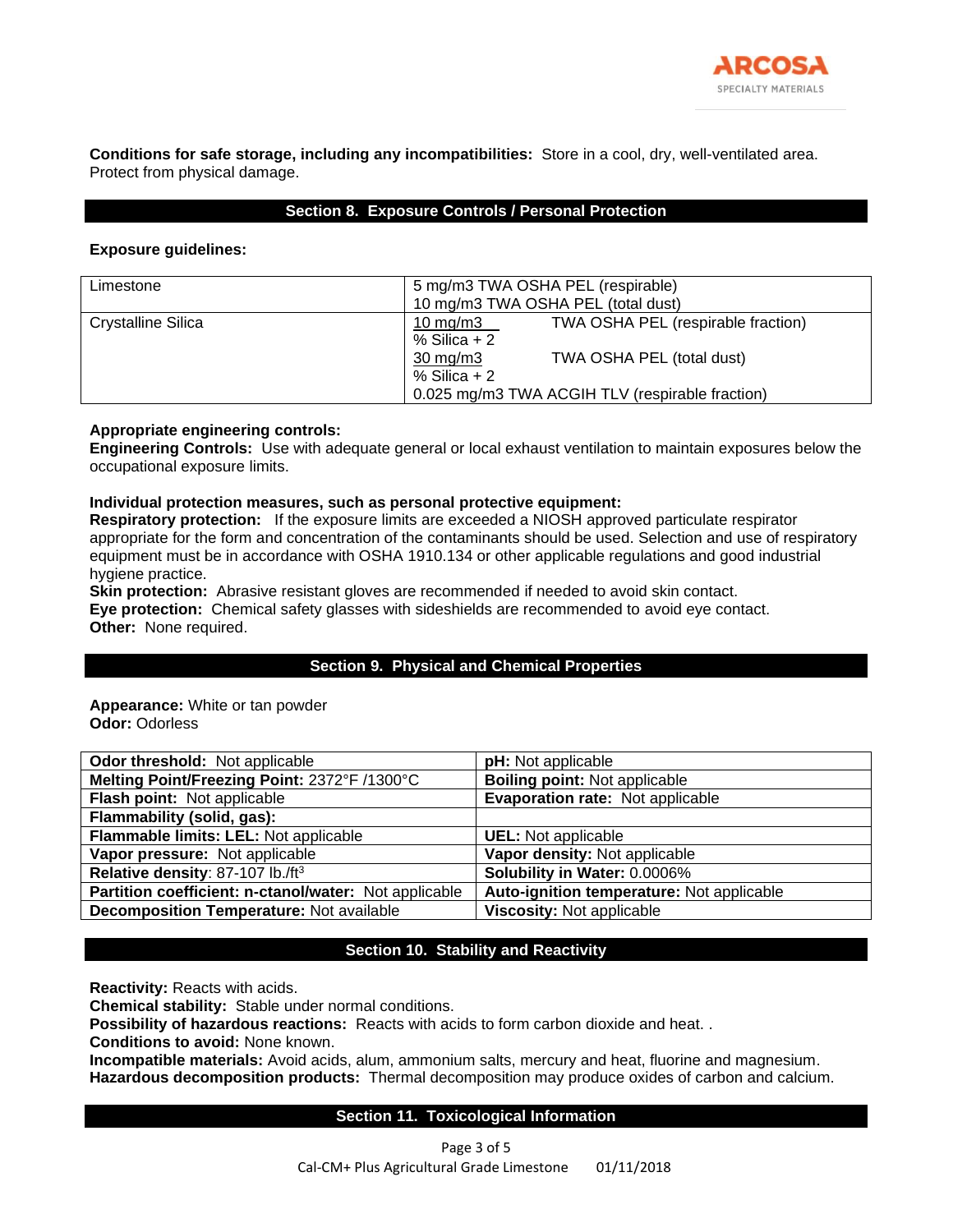

## **Likely routes of exposure:**

**Inhalation:** Inhalation of dust may cause irritation to the nose, throat and upper respiratory tract with coughing and shortness of breath.

**Ingestion:** Not expected to cause adverse effects.

**Skin contact:** Prolonged skin contact may cause mechanical irritation and abrasions.

**Eye contact**: Dust may cause irritation or redness with inflammation of the cornea.

**Chronic effects:** Chronic inhalation of respirable crystalline silica dust may cause a progressive, disabling and sometimes fatal lung disease called silicosis. Symptoms include cough, shortness of breath, wheezing, nonspecific chest illness and reduced pulmonary function.

**Germ Cell Mutagenicity:** This product is not expected to cause germ cell mutagenicity.

**Developmental / Reproductive Toxicity**: This product is not expected to cause adverse effects on reproduction or development.

**Carcinogenicity:** Crystalline silica quartz is listed as "Carcinogenic to Humans" (Group 1) by IARC and "Known to be a Human Carcinogen" by NTP. None of the other components are listed as a carcinogen by IARC, NTP or OSHA.

**Acute Toxicity Values:** Limestone: Oral rat LD50 6540 mg/kg Crystalline Silica, Quartz: Oral rat LD50 >22,500 mg/kg

# **Section 12. Ecological Information**

**Ecotoxicity:** Limestone: No data available Crystalline Silica, Quartz: No data available

**Persistence and degradability:** Biodegradation is not applicable for inorganic substances. **Bioaccumulative potential:** This product is not expected to bioaccumulate. **Mobility in soil:** No data available **Other adverse effects:** None known.

# **Section 13. Disposal Considerations**

Dispose in accordance with all local, state and federal regulations.

# **Section 14. Transport Information**

|             | <b>UN Number</b> | Proper shipping name | <b>Hazard</b><br><b>Class</b> | <b>Packing</b><br><b>Group</b> | <b>Environmental</b><br>Hazard |
|-------------|------------------|----------------------|-------------------------------|--------------------------------|--------------------------------|
| <b>DOT</b>  |                  | Not Regulated        |                               |                                |                                |
| <b>TDG</b>  |                  | Not Regulated        |                               |                                |                                |
| <b>IMDG</b> |                  | Not Regulated        |                               |                                |                                |
| <b>IATA</b> |                  | Not Regulated        |                               |                                |                                |
|             |                  | Not Regulated        |                               |                                |                                |

**Transport in bulk (according to Annex II of MARPOL 73/78 and the IBC Code):** Not applicable – product is transported only in packaged form.